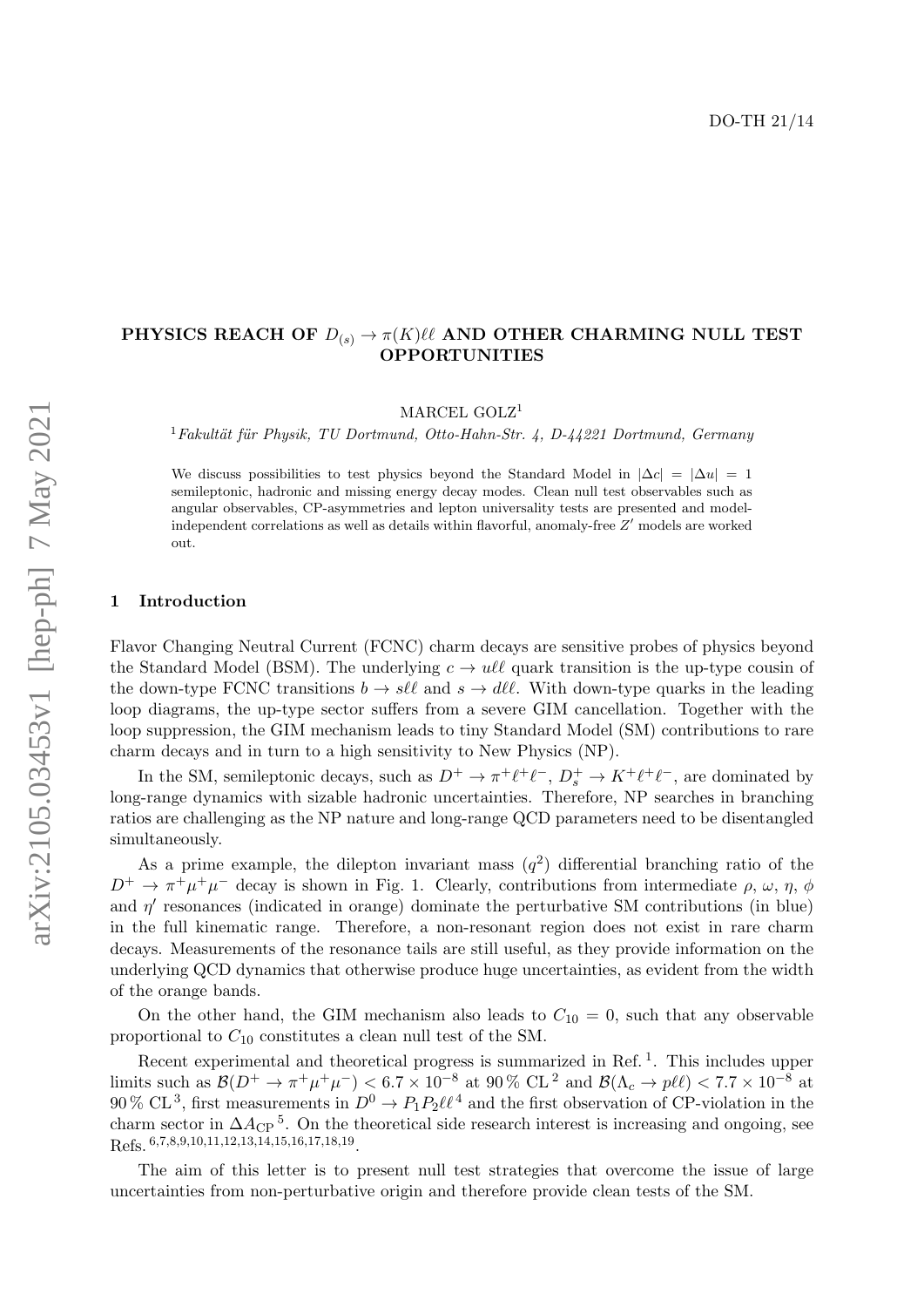

Figure 1 – SM differential branching ratio for  $D^+ \to \pi^+ \mu^+ \mu^-$ . (Non-)resonant contributions are shown in orange (blue). Uncertainties arise in the resonant contributions from the model of a sum of Breit-Wigner shapes including unknown strong phases and from scale uncertainties of the SM Wilson coefficients in the non-resonant case. Both contributions include uncertainties from form factors. Figure taken from Ref.<sup>[13](#page-3-12)</sup>.

#### 2 Null test strategies in rare charm decays

### 2.1 Angular observables

The first class of observables is constructed from the full angular distribution of  $D \to P \ell \ell$ 

<span id="page-1-0"></span>
$$
\frac{1}{\Gamma_{\ell}} \frac{\mathrm{d}\Gamma_{\ell}}{\mathrm{d}\cos\theta} = \frac{3}{4} (1 - F_H)(1 - \cos^2\theta_{\ell}) + \frac{1}{2} F_H + A_{\text{FB}} \cos\theta_{\ell},\tag{1}
$$

where  $\Gamma_\ell = \int_{q^2_{\min}}^{q^2_{\max}} d\Gamma/dq^2 dq^2$  and  $\theta_l$  denotes the angle of the  $\ell^-$  and the D meson in the dilepton rest frame. These two angular observables are the lepton forward backward asymmetry,  $A_{\text{FB}}$ , and the flat term,  $F_H$ , which are shown in Fig. [2](#page-1-0) in the high  $q^2$  region (above the  $\phi$  resonance) left and right plot, respectively.  $A_{FB}$  vanishes in the SM and only receives contributions from



Figure 2 – Lepton forward backward asymmetry  $A_{FB}$  (left) and flat term  $F_H$  (right) for various benchmark contribution to Wilson coefficients. The SM is zero in the left plot and sufficiently below the blue curve in the right plot and therefore not shown. Figures taken from Ref.<sup>[13](#page-3-12)</sup>.

interference terms between two different Wilson coefficients (WCs). Hence, any signal is a clear sign of BSM physics. Largest contributions are obtained for combinations involving scalar and tensor WCs, as they reveive no suppression by the light lepton mass  $m_\ell$ . The flat term  $F_H$ is not zero in the SM, however only contributing via  $m_\ell$  suppressed terms, which are small in the muon case and negligible for electrons in the final state. Similar to  $A_{FB}$ , tensor and scalar contributions do not suffer from this suppression and produce signal sufficiently above the SM expectations.

#### <span id="page-1-1"></span>2.2 CP asymmetries

CP asymmetries are sizable at the resonances due to interference of possible CP violating BSM contributions with the resonance contribution. First pointed out in Ref.  $6$ , this resonance cat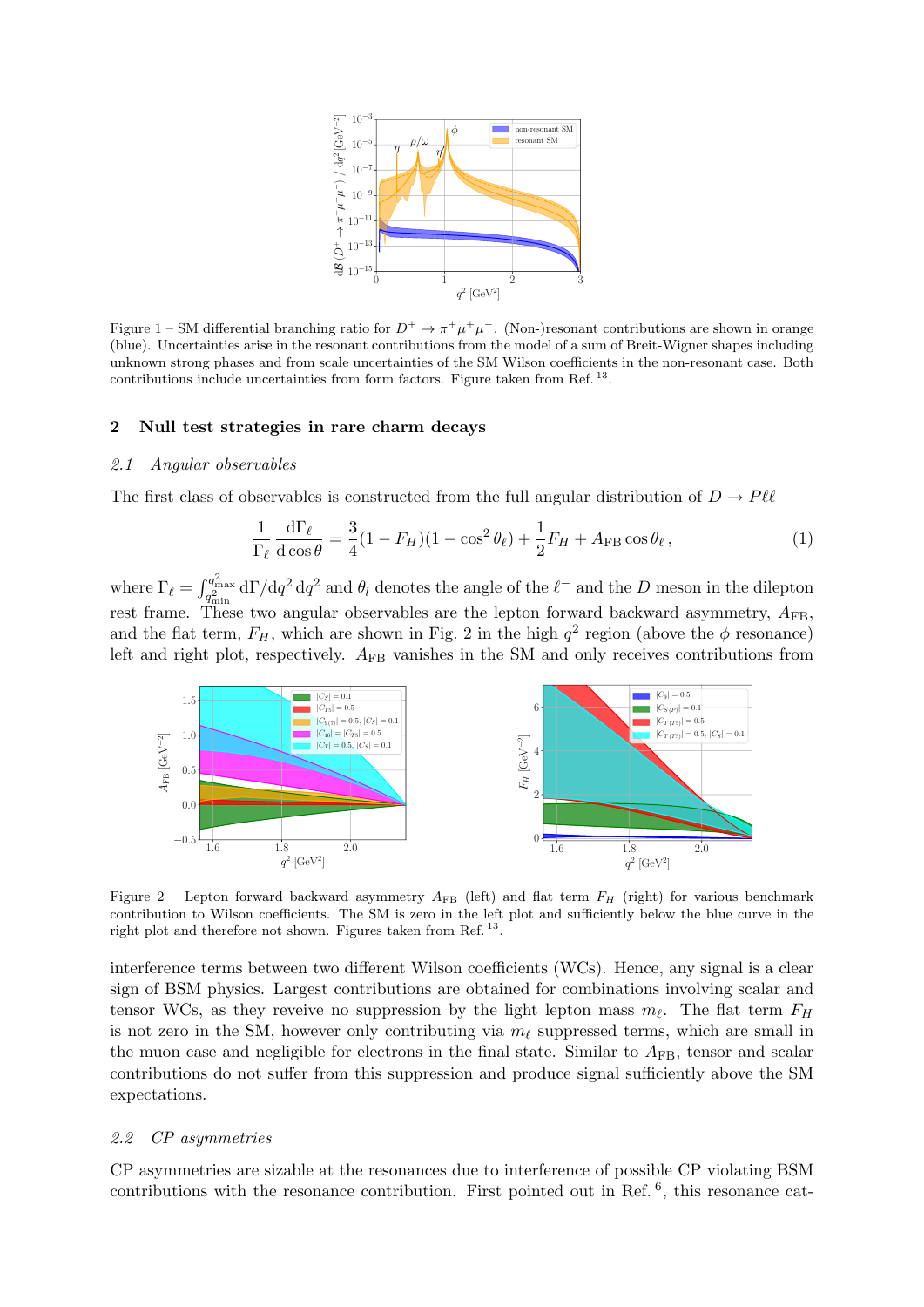alyzed CP asymmetry has been promoted as a null test in the literature many times [7](#page-3-6),[8](#page-3-7),[11](#page-3-10),[13](#page-3-12), as the SM contribution is negligible due to small CKM phases and, again, the strong GIM suppression. A benchmark scenario around the  $\phi$  resonance is shown in the left plot of Fig. [3](#page-1-1) for  $D_s^+ \to K^+\mu^+\mu^-$ . Recently, the LHCb collaboration has reported the first observation of charm CP violation in hadronic decays<sup>[5](#page-3-4)</sup>, where the NP nature of the measurement is not settled. In Ref. [14](#page-3-13) the connection between these two CP violating observables is studied in the framework of flavorful, anomaly-free  $Z'$  models and a strong correlation is found. As evident from the right plot in Fig. [3,](#page-1-1) a large NP contribution to  $\Delta A_{\rm CP}$  coincides with large CP violating effects in semileptonic decays. The benchmark in the left plot of Fig. [3](#page-1-1) is  $|\text{Im}(C_9)| \sim 0.1$ .



Figure 3 – The left plot shows the CP asymmetry around the  $\phi$  resonance for  $D_s^+ \to K^+ \mu^+ \mu^-$  and a benchmark value of  $C_9 = 0.1 \exp(i \frac{\pi}{4})$  and various different fixed strong phases taken from Ref.<sup>[13](#page-3-12)</sup>. The right plot displays the correlation between large values of  $\Delta A_{\rm CP}$  and Im( $C_{9,10}$ ) within different flavorful, anomaly-free Z' models. The right plot is taken from Ref.<sup>[14](#page-3-13)</sup>.

#### 2.3 Lepton universality tests

Lepton universality (LU) is deeply rooted in the SM, however put to test in  $b \to s$  transitions with increasing significance  $20$ . Similar tests of LU ratios are also possible in rare charm decays, where sizable effects are possible due to enhancements originating from the interference of NP with the resonant contributions  $8,13,11$  $8,13,11$  $8,13,11$  $8,13,11$  $8,13,11$ .

A new approach to test LU was presented recently in Refs.  $^{16,17}$  $^{16,17}$  $^{16,17}$  $^{16,17}$  $^{16,17}$ . Here, dineutrino modes, which in the case of rare charm decays are null tests of the SM themselves and do not suffer from resonance domination, are constrained utilizing different flavor assumptions in the charged lepton sector and exploiting the  $SU(2)<sub>L</sub>$  link between charged leptons and neutrinos in the Standard Model Effective Field Theory (SMEFT). For example upper limits for  $\mathcal{B}(D^+ \to \pi^+ \bar{\nu} \nu)$ are obtained assuming LU, charged lepton flavor conservation (cLFC) and without assumptions (general):

$$
\mathcal{B}(D^+ \to \pi^+ \bar{\nu} \nu) < 2.5 \times 10^{-6} \quad \text{(LU)},
$$
\n
$$
\mathcal{B}(D^+ \to \pi^+ \bar{\nu} \nu) < 1.4 \times 10^{-5} \quad \text{(cLFC)},
$$
\n
$$
\mathcal{B}(D^+ \to \pi^+ \bar{\nu} \nu) < 5.2 \times 10^{-5} \quad \text{(general)}.
$$
\n
$$
(2)
$$

A measurement above one of the respective bounds implies the breakdown of the assumed flavor symmetry.

## 3 Conclusion

We have presented null test strategies for the search for NP with rare charm decays. Huge uncertainties of resonant contributions dominating the decay modes of interest can be overcome in angular observables, CP-asymmetries, lepton universality ratios and dineutrino modes. Synergies, such as the correlation between CP violating observables in hadronic and semileptonic